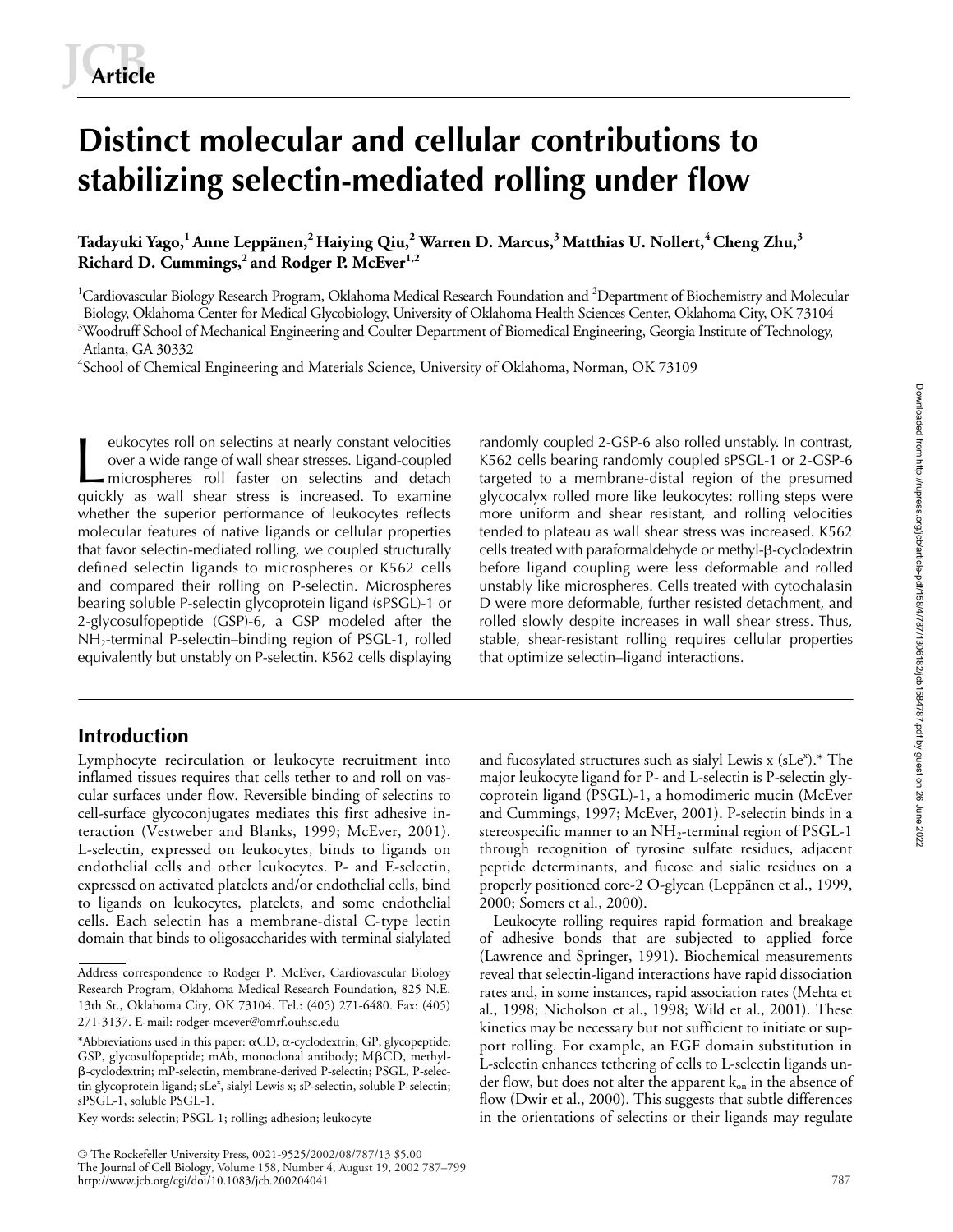Figure 1. **Selectin ligands coupled to microspheres or K562 cells.** Biotin was covalently attached to the COOH-terminal cysteine of sPSGL-1, 2-GSP-6, or 2-GP-6, or to a spacer group on sLe<sup>x</sup>. The biotinylated ligands were bound to streptavidincoated microspheres or K562 cells.



bond association or dissociation rates under flow. Selectin– ligand bonds have been suggested to have high tensile strength, based on the ability of transient cell tethers on low selectin densities to resist premature dissociation by increasing shear forces (Alon et al., 1995, 1997). However, these tethers may have more than one bond so that single bonds need not have high strength (Ramachandran et al., 2001).

In vivo, leukocytes roll stably in a narrow range of velocities despite wide variations in wall shear stress (Atherton and Born, 1973; Firrell and Lipowsky, 1989). These shear-resistant interactions allow leukocytes to roll for longer intervals, which enhances conversion from rolling to integrin-mediated firm adhesion and then transendothelial migration (Jung et al., 1998). Leukocytes rolling on selectins in vitro exhibit similar shear-resistant rolling, which is associated with an increase in selectin bond number as wall shear stress increases (Chen and Springer, 1999). This automatic braking system has been ascribed to intrinsic molecular features of selectins and their ligands; higher wall shear stresses are postulated to overcome repulsive forces, favor molecular

contacts, and increase bond formation (Chen and Springer, 1999). However, cellular features may also contribute to rolling behavior. Rolling cells deform as wall shear stress rises (Firrell and Lipowsky, 1989; Lei et al., 1999), and they stretch microvilli and extrude membrane tethers (Shao et al., 1998; Schmidtke and Diamond, 2000; Park et al., 2002). These properties may increase contact area and the probability of bond formation, and reduce force on individual bonds. The abilities of these cellular features to stabilize rolling have not been addressed in detail.

Perfusing ligand-coupled microspheres over immobilized selectins has enabled study of selectin-mediated tethering and rolling in a cell-free environment. Microspheres coated with sLe<sup>x</sup> tether to and roll on E-, P-, or L-selectin (Brunk et al., 1996; Brunk and Hammer, 1997; Greenberg et al., 2000; Rodgers et al., 2000). These data establish that a purified selectin and a minimal carbohydrate ligand are sufficient to support rolling of a rigid particle. The extent to which specific molecular or cellular features augment rolling dynamics is less well understood. Unlike those of leukocytes,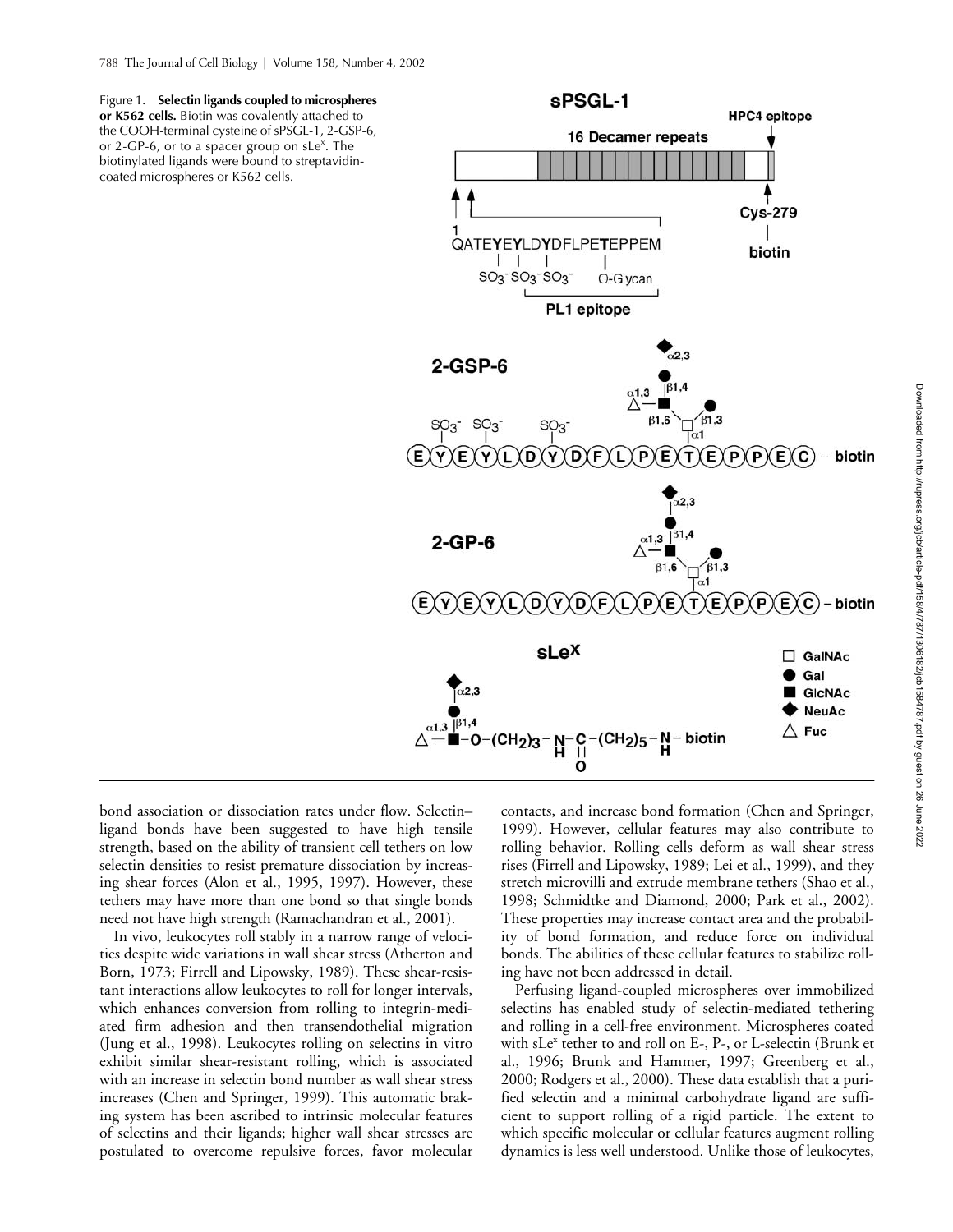the rolling velocities of sLe<sup>x</sup>-coated microspheres increase rapidly with wall shear stress until detachment. It is not known whether this reflects deficient components of the sLe<sup>x</sup> glycoconjugates that are present in natural ligands or deficient features of the microspheres that are present in cells. Microspheres coated with native PSGL-1 or  $NH<sub>2</sub>$ -terminal fragments of recombinant soluble PSGL-1 roll on immobilized P-selectin (Goetz et al., 1997; Rodgers et al., 2001; Park et al., 2002). Where studied, the rolling velocities of these microspheres also increase rapidly with wall shear stress until detachment. It is not known whether this shear sensitivity reflects components missing in the PSGL-1 fragments, suboptimal presentation of PSGL-1 due to random coupling, or missing features normally contributed by cells. Tyrosine sulfation of the PSGL-1 fragments enhances microsphere rolling on P-selectin, but there is controversy as to the importance of this modification for rolling (Ramachandran et al., 1999; Rodgers et al., 2001). The densities of sLe<sup>x</sup> or PSGL-1 derivatives on microspheres have been measured by different antibodies, precluding direct comparisons of rolling behavior (Rodgers et al., 2000). Selectin ligands expressed on cells may be heterogeneous because of variations in posttranslational modifications. Thus, it is difficult to know whether differences in rolling between cells and microspheres are due to differences in the ligands or to other differences between cells and microspheres.

To distinguish the contributions of molecular and cellular features to rolling on a selectin, we used well-characterized ligands: a minimal sLe<sup>x</sup> glycoconjugate, small GSPs modeled after the NH2-terminal region of PSGL-1, and a recombinant soluble form of PSGL-1 comprising the entire extracellular sequence. These ligands were directionally coupled through a COOH-terminal biotin to streptavidincoated microspheres or to streptavidin-coated K562 cells, which do not express functional selectin ligands. Microspheres or cells decorated with defined ligands at matched densities were perfused over immobilized P-selectin at different wall shear stresses.

# **Results**

## **Preparation of ligand-coupled microspheres**

For flow chamber studies, we prepared four well-defined ligands with widely varying affinities for P-selectin (Fig. 1). Recombinant sPSGL-1 was coexpressed in CHO cells with an a 1-3 fucosyltransferase and a core-2  $\beta$ 1-6-*N*-acetylglucosaminyltransferase to confer the glycosylation required for optimal binding to selectins (Li et al., 1996b). Like native PSGL-1 (Li et al., 1996a), sPSGL-1 is a Ser/Thr-rich mucin that is predicted to extend  $\sim$ 40 nm. P-selectin binds to a small NH<sub>2</sub>terminal region that includes three sulfated tyrosines and a core-2 O-glycan capped with sLe<sup>x</sup> at a nearby threonine. This region contains the epitope for PL1, a monoclonal antibody (mAb) that blocks binding of PSGL-1 to P-selectin. 2-glycosulfopeptide (GSP)-6, a glycosulfopeptide modeled after this region, binds with equivalent affinity to P-selectin (Leppänen et al., 1999). 2-glycopeptide (GP)-6, which lacks sulfate on the tyrosines, binds with much lower affinity to P-selectin. sLe<sup>x</sup>, a simple tetrasaccharide that lacks all peptide determi-



Figure 2. **Surface densities of selectin ligands on microspheres measured by flow cytometry.** (A) Microspheres were incubated with anti–PSGL-1 mAb PL1 or with an isotype-matched control mAb. Bound antibody was detected with FITC-conjugated goat anti–mouse IgG. (B) Microspheres were incubated with sP-selectin complexed with the nonblocking anti–P-selectin mAb S12 in the presence or absence of the blocking anti–P-selectin mAb G1. Bound sP-selectin was detected with FITC-conjugated goat anti– mouse IgG. (C) Microspheres were incubated with the anti-sLe<sup>x</sup> mAb HECA-452 or with an isotype-matched control mAb. Bound mAb was detected with FITC-conjugated goat anti–rat IgM.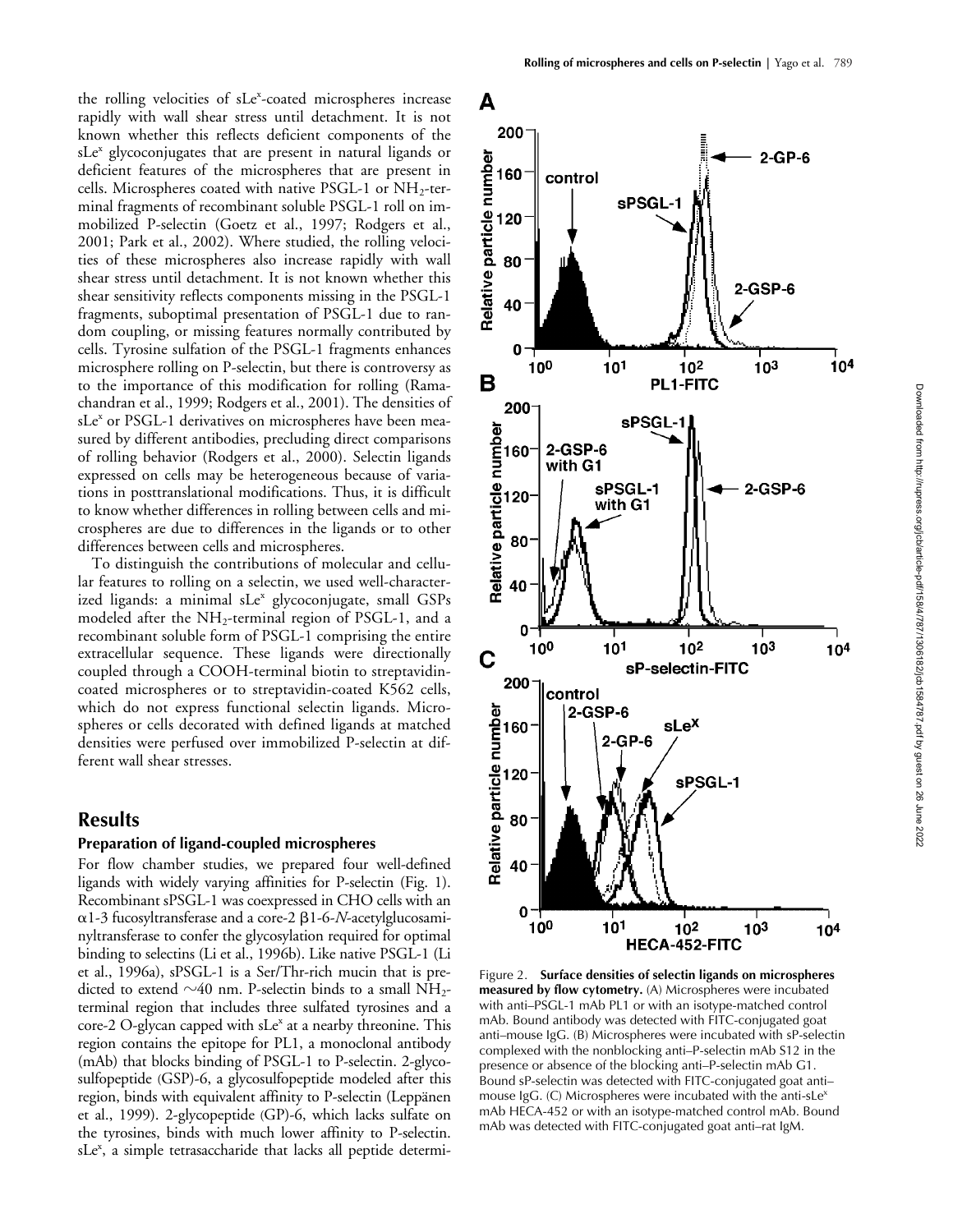Figure 3. **Rolling and tethering of ligand-coupled microspheres on P-selectin.** (A and B) Microspheres coupled with the indicated ligand were perfused over P-selectin at the indicated density. After 5 min, the number of rolling microspheres was quantified. (C and D) The measured number of microspheres that tethered during the first 60 s was normalized by dividing by the number of cells delivered across the field of view in the focal plane of the substrate. The percentage of tethers that were transient or that were converted to rolling adhesion is also indicated. The data represent the mean  $\pm$  SD of five experiments.



nants and the core-2 O-glycan presentation, binds with very low affinity to P-selectin (Leppänen et al., 2000).

sPSGL-1, 2-GSP-6, and 2-GP-6 each contained a COOHterminal cysteine, which allowed specific attachment of biotin to the sulfhydryl group.  $sLe^x$  was attached to biotin through a synthetic linker. Each biotinylated ligand was coupled to streptavidin coated on  $6-\mu m$  microspheres. Microspheres were prepared with equivalent densities of sPSGL-1, 2-GSP-6, or 2-GP-6, as measured by flow cytometry with PL1 (Fig. 2 A). Similar levels of sP-selectin bound to microspheres decorated with each ligand, establishing their functional equivalence by this assay (Fig. 2 B). The relative levels of sLe<sup>x</sup> were measured by flow cytometry with the anti-sLe<sup>x</sup> mAb HECA-452 (Fig. 2 C). HECA-452 bound equivalently to microspheres coated with 2-GSP-6 or 2-GP-6, as expected because each peptide contains a single core-2 O-glycan capped with sLe<sup>x</sup>. HECA-452 bound to approximately fivefold more sites on sPSGL-1-microspheres,

presumably because each sPSGL-1 molecule has several fucosylated O-glycans. HECA-452 bound to approximately threefold more sites on sLe<sup>x</sup>-microspheres than on 2-GSP-6or 2-GP-6-microspheres. Binding studies with <sup>125</sup>I-labeled PL1 established that each microsphere displayed  ${\sim}23{,}000$ molecules of sPSGL-1, 2-GSP-6, or 2-GP-6. By using these data to calibrate the HECA-452 binding measured by flow cytometry, each sLe<sup>x</sup>-microsphere was estimated to display  $\sim$ 70,000 sLe<sup>x</sup> molecules.

## **Microspheres bearing 2-GSP-6 or sPSGL-1 tether to and roll on P-selectin equivalently under flow**

We compared the number of rolling ligand-coupled microspheres that accumulated on intermediate or high densities of P-selectin as a function of wall shear stress (Fig. 3, A and B). Rolling was specific, because it was  $Ca^{2+}$  dependent and was blocked by anti–PSGL-1 mAb PL1 or anti–P-selectin mAb G1 (unpublished data). Similar numbers of microspheres dis-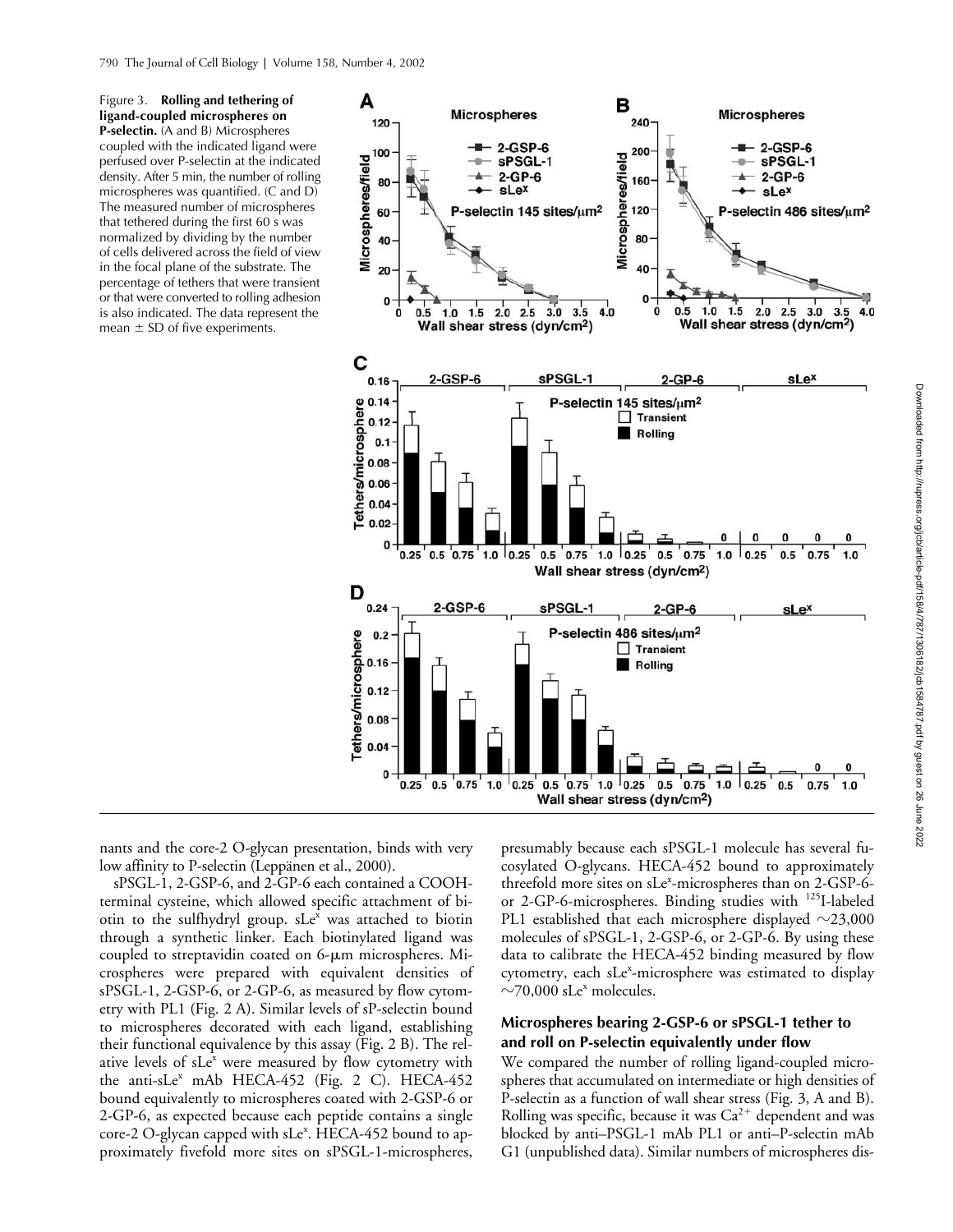

 $\overline{5}$ 

Figure 4. **Detachment resistance and rolling properties of neutrophils or ligand-coupled microspheres on P-selectin.** Neutrophils or microspheres were allowed to accumulate on P-selectin at 0.5 dyn/cm<sup>2</sup>. Wall shear stress was then increased every 30 s, and the percentage of remaining adherent cells (A) and their rolling velocities (B) was determined. (C) Frame-by-frame velocities of representative neutrophils or microspheres rolling on P-selectin at 145 sites/  $\mu$ m<sup>2</sup>. (D) Mean velocities and variances of velocities for neutrophil or microsphere populations rolling on P-selectin at 145 sites/ $\mu$ m<sup>2</sup>. The data represent the mean  $\pm$  SD of five experiments.

playing 2-GSP-6 or sPSGL-1 rolled on P-selectin. Only small numbers of microspheres bearing 2-GP-6 rolled on P-selectin, and rolling was much faster and more irregular than for microspheres displaying 2-GSP-6 or sPSGL-1. No microspheres bearing the isolated sLe<sup>x</sup> glycan rolled, except on high density P-selectin at the lowest wall shear stress tested, even though these microspheres displayed approximately threefold more sLe<sup>x</sup> than microspheres decorated with 2-GP-6. We also measured the initial tethering of microspheres to intermediate or high densities of P-selectin as a function of wall shear stress (Fig. 3, C and D). Microspheres coupled with 2-GSP-6 or sPSGL-1 tethered at identical rates and most tethers converted into rolling interactions. Fewer microspheres bearing 2-GP-6 tethered to P-selectin, and most were transient tethers that did not lead to rolling. Microspheres bearing sLe<sup>x</sup> tethered only on high density P-selectin at the lowest wall shear stresses tested, and virtually all of these tethers were transient. These data demonstrate that the peptide, sulfate, and glycan components of the  $NH_2$ -terminal region of PSGL-1 all contribute significantly to binding to

 $\overline{2}$ 

 $\dot{3}$ 

Time (s)

 $\overline{4}$ 

Ó

 $\mathbf i$ 

P-selectin under applied force. In other experiments, we covalently coupled the COOH-terminal cysteines of 2-GSP-6 or sPSGL-1 to the amino groups on microspheres. At matched densities, these microspheres rolled equivalently to streptavidin-coated microspheres coupled with biotinylated ligands (unpublished data). Thus, rolling behavior was due to association and dissociation of bonds between selectins and their ligands rather than of bonds between streptavidin and biotin.

0.5 1 2<br>Wall shear stress (dyn/cm<sup>2</sup>)

 $0.5$ 

We next compared the rolling behavior of microspheres displaying 2-GSP-6 or sPSGL-1. As wall shear stress was increased, both types of microspheres detached at the same rates (Fig. 4 A). Like microspheres bearing other selectin ligands, their rolling velocities increased linearly at identical increments until they detached (Fig. 4 B). This behavior differed markedly from that of neutrophils, which resisted detachment and developed a plateau in mean rolling velocity despite large increases in wall shear stress. Frame-by-frame analysis revealed that neutrophils rolled comparatively smoothly, with little fluctuation in the velocities of rolling steps. By contrast, both types of microspheres rolled more irregularly,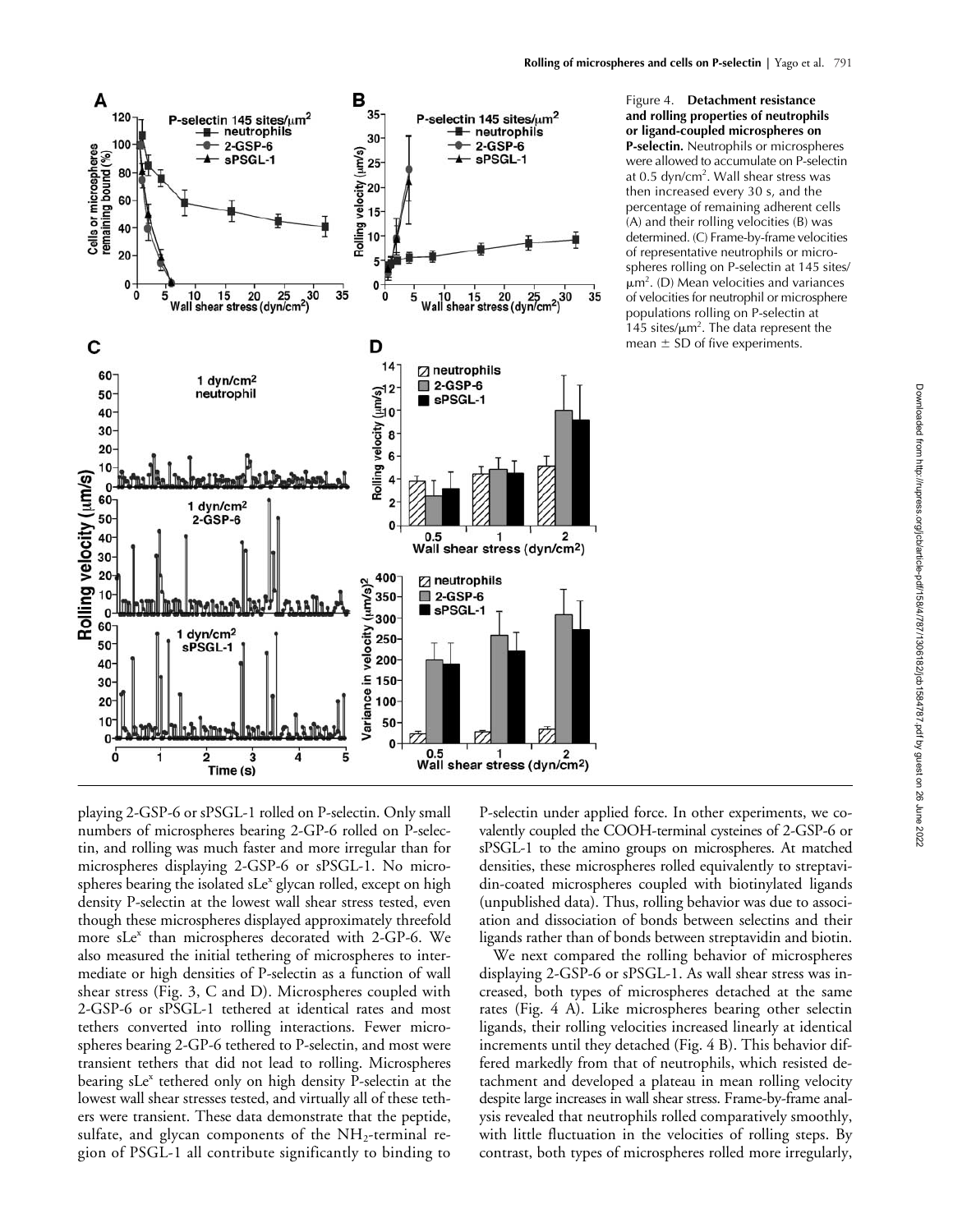Figure 5. **Tethering and rolling of ligand-coupled K562 cells on P-selectin.**  Binding of anti-PSGL-1 mAb PL1 (A) or sP-selectin (B) was measured as in Fig. 2. The accumulated number of rolling cells (C), the tethering rates (D), the detachment resistance (E), and the mean rolling velocities (F) were measured as in Fig. 3. The data represent the mean  $\pm$  SD of five experiments.



with periodic large increases in rolling velocities (Fig. 4 C). At lower wall shear stresses where most microspheres remained attached, mean rolling velocities were similar to those of neutrophils. However, the variances of the velocity rates were much higher for microspheres, confirming the irregular rolling behavior in a larger population (Fig. 4 D). These results demonstrate that microspheres coupled with 2-GSP-6 or sPSGL-1 tether to and roll on P-selectin with very similar features. Thus, the mucin stalk of PSGL-1 does not contribute to microsphere interactions with P-selectin under the flow conditions tested.

The more stable rolling of neutrophils than of ligandcoupled microspheres might be due to greater strength of bonds between native PSGL-1 on neutrophils and P-selectin or to less force acting on the tethers of neutrophils than of microspheres. The force applied to an adhesive tether depends on the tether angle, which is based on the length of the lever arm and the radius of the cell or microsphere. The lever arm is a function of the surface topology of the cell or microsphere on which ligands are presented. We

used flow reversal experiments on very low densities of sPselectin to measure the lever arms of neutrophils and ligand-coupled microspheres (Table I). The lever arm for neutrophils was similar to a previously determined value (Alon et al., 1997), whereas the lever arm for microspheres was much shorter, consistent with their lack of microvilli. The shorter lever arm translated into a larger tether angle, but when corrected for the radius  $(4.25 \mu m)$  for neutrophils,  $3 \mu m$  for microspheres), the estimated tether forces under flow were only slightly greater for microspheres than for neutrophils. Analysis of transient tether lifetimes as a function of tether force yielded similar estimates for the unstressed dissociation rates and mechanical strengths of tethers of neutrophils and microspheres (Table I). These data suggest that the more stable rolling of neutrophils than of microspheres is not due to superior dissociation kinetic or mechanical properties of bonds between native PSGL-1 and P-selectin. Therefore, we examined whether cellular rather than molecular features might explain the more stable rolling of leukocytes.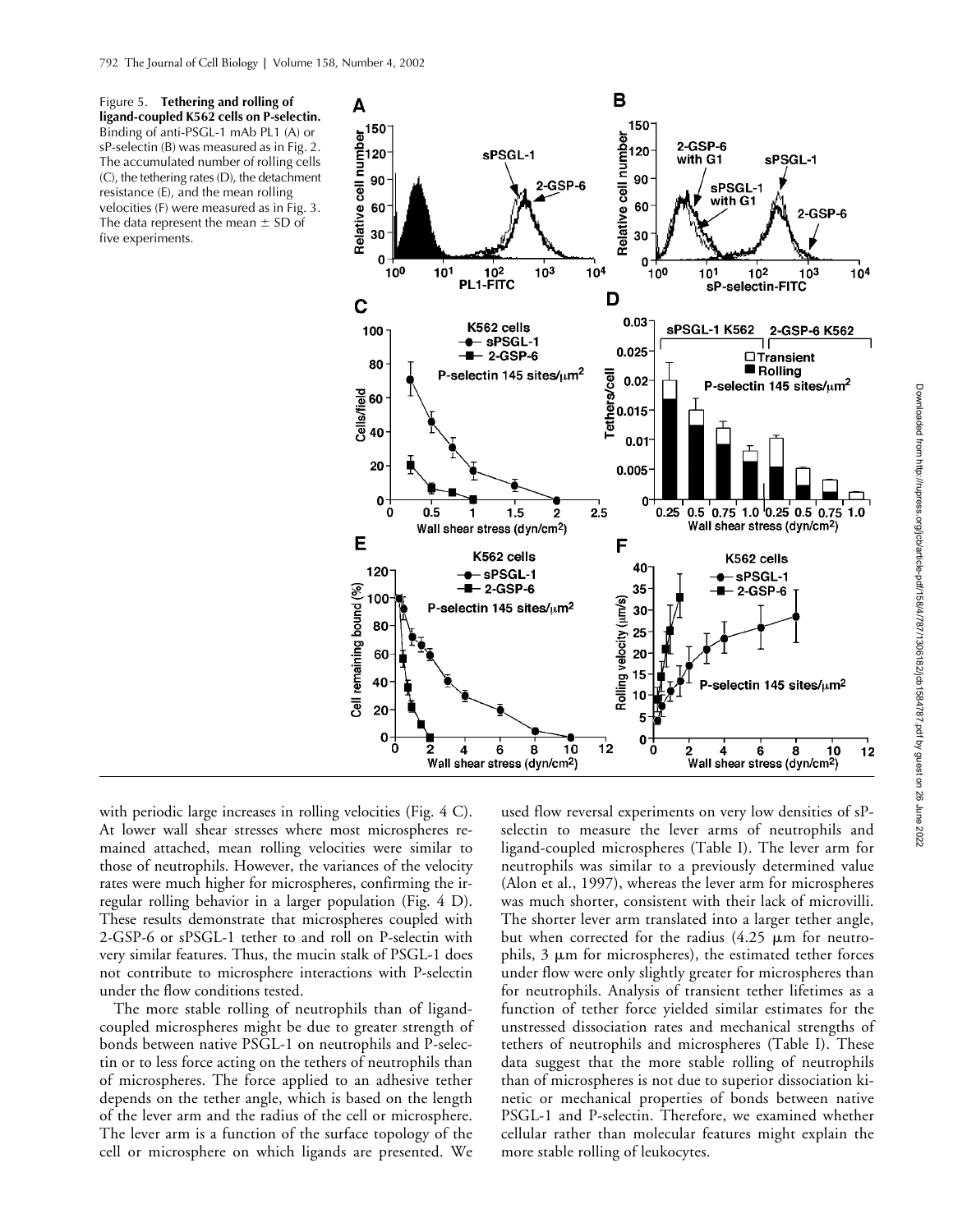Table I. **Dissociation rates and reactive compliance values for transient tethers of neutrophils or 2-GSP-6– or sPSGL-1–coupled microspheres on sP-selectin**

|                                                                               |         | Lever arm Tether angle $k^0$ off                         |          | a |
|-------------------------------------------------------------------------------|---------|----------------------------------------------------------|----------|---|
|                                                                               | $\mu$ m | $\bullet$                                                | $S^{-1}$ | Ă |
| Neutrophils                                                                   |         | $3.6 \pm 0.5$ 58.6 $\pm$ 3.7 1.0 $\pm$ 0.1 0.8 $\pm$ 0.1 |          |   |
| 2-GSP-6 microspheres $0.8 \pm 0.3$ $80.0 \pm 0.3$ $0.9 \pm 0.2$ $0.8 \pm 0.1$ |         |                                                          |          |   |
| sPSGL-1 microspheres $1.0 \pm 0.3$ 76.3 $\pm$ 4.1 $1.0 \pm 0.1$ 1.0 $\pm$ 0.1 |         |                                                          |          |   |

The tether angle was derived from the radius of the neutrophil (4.25  $\mu$ m) or microsphere (3  $\mu$ m) and from the lever arm (Goldman et al., 1967), which was measured by flow reversal of transient tethers as described in Materials and methods. The lever arm and tether angle data represent the mean  $\pm$  SD from measurements of 25 tethers subjected to flow reversal. The  $\mathsf{k}_{\mathsf{off}}{}^{\scriptscriptstyle{0}}$  and *a* data represent the mean  $\pm$  SD of 500–1,000 transient tethers from each of five independent experiments.

## **K562 cells bearing randomly coupled sPSGL-6 tether to and roll on P-selectin more efficiently than K562 cells bearing randomly coupled 2-GSP-6**

To determine how our defined selectin ligands functioned when coupled to the surface of a cell, we used hematopoietic K562 cells, which do not express functional selectin ligands. Streptavidin was randomly bound to the surfaces of biotinylated cells, and then biotinylated 2-GSP-6 or sPSGL-1 was coupled to streptavidin on the cells at matched densities (Fig. 5 A). Similar levels of sP-selectin bound to K562 cells decorated with each ligand, establishing their functional equivalence by this assay (Fig. 5 B). However, under flow, more K562 cells bearing sPSGL-1 rolled on P-selectin than did K562 cells bearing 2-GSP-6 (Fig. 5 C). Compared with K562 cells bearing 2-GSP-6, more K562 cells bearing sPSGL-1 tethered to P-selectin, and more of these tethers converted into rolling adhesions (Fig. 5 D). K562 cells displaying sPSGL-1 also resisted detachment and reached a near plateau in rolling velocities in response to increases in wall shear stress (Fig. 5, E and F). Thus, unlike microspheres, K562 cells randomly coupled with sPSGL-1 tether to and roll on P-selectin much better than K562 cells randomly coupled with 2-GSP-6. Ligand-coupled K562 cells tethered to and rolled on P-selectin less well than neutrophils, most likely due to their larger size (14  $\mu$ m diameter), an  $\sim$ 50% lower ligand density (measured by flow cytometry and adjusted for differences in surface area), the lack of ligand dimerization, the random ligand distribution on the cell surface, and other factors that distinguish K562 cells from neutrophils.

## **Targeting coupling of 2-GSP-6 to the membrane-distal region of a mucin enhances K562 cell interactions with P-selectin under flow**

The enhanced tethering and rolling of K562 cells bearing sPSGL-1 could reflect the ability of the mucin stalk to

project the P-selectin–binding domain above most of the cellular glycocalyx. To test this hypothesis, we expressed the full transmembrane form of PSGL-1 in transfected K562 cells. PSGL-1 on these cells does not bind P-selectin, because the cells lack the  $\alpha$ 1-3-fucosyltransferase required to confer binding (Snapp et al., 1997). We bound biotinylated mAb PL1 to the  $NH_2$ -terminal region of PSGL-1 and coupled streptavidin to the mAb. Biotinylated 2-GSP-6 was then bound to streptavidin, which targeted the glycosulfopeptide to the membrane-distal region of the extended but nonfunctional PSGL-1. Cells were prepared with matched densities of this targeted coupled 2-GSP-6 or of 2-GSP-6 that was coupled to randomly distributed streptavidin (Fig. 6 A). These cells bound equivalent amounts of sP-selectin (Fig. 6 B). However, significantly more cells bearing targeted coupled 2-GSP-6 than randomly coupled 2-GSP-6 tethered to and rolled on P-selectin (Fig. 6, C and D). Cells displaying targeted 2-GSP-6 converted more tethers to rolling events (Fig. 6 D), and they rolled much more stably and resisted detachment by increasing wall shear stress (Fig. 6, E and F). Cells bearing targeted 2-GSP-6 or randomly coupled sPSGL-1 rolled similarly (Figs. 5 and 6), indicating that appropriate cell-surface presentation allowed 2-GSP-6 to function like sPSGL-1. These results demonstrate that the mucin stalk of PSGL-1 enhances the ability of cells, but not microspheres, to tether to and roll on P-selectin under flow.

# **Cellular perturbations alter the stability of rolling of ligand-coupled K562 cells on P-selectin**

The ligand density on microspheres, adjusted for surface area, was at least threefold greater than the density on K562 cells. Yet K562 cells bearing sPSGL-1 or 2-GSP-6 targeted to the membrane-distal regions of PSGL-1 rolled much more stably than microspheres displaying either ligand. Ligand-coupled K562 cells resisted detachment and only gradually increased their rolling velocities as wall shear stress was increased. Because the same ligands were coupled to both microspheres and K562 cells, the superior rolling of K562 cells implied that cellular features such as deformation might contribute to stable rolling. As an initial test of this hypothesis, we fixed K562 cells with paraformaldehyde and then coupled sPSGL-1 or 2-GSP-6 to the fixed cells; this excluded possible effects of fixation on the ligands themselves. Fixation abrogated global deformation, as measured by micropipette aspiration, in the force ranges experienced by cells in the flow chamber (Table II). Fixation also prevented micropipette-controlled, PL1 coated beads from extruding thin membrane tethers from ligand-coupled cells, even at forces 20-fold higher than those required to pull tethers from unfixed cells (unpublished data).

Table II. **Deformability of K562 cells measured by micropipette aspiration**

| <b>Cell treatment</b> | Pressure required to deform cell to a fixed position within the pipette $(pN/\mu m^2)$ |  |  |
|-----------------------|----------------------------------------------------------------------------------------|--|--|
| None                  | $19 \pm 8$                                                                             |  |  |
| Paraformaldehyde      | >50 <sup>a</sup>                                                                       |  |  |
| $M\beta$ CD           | $38 \pm 9$                                                                             |  |  |
| $\alpha$ CD           | $19 + 1$                                                                               |  |  |
| Cytochalasin D        | $6 \pm 4$                                                                              |  |  |

The data represent the mean  $\pm$  SD of pressures measured for four to five cells.

No deformation measured at pressures  $>$  50 pN/ $\mu$ m<sup>2</sup>.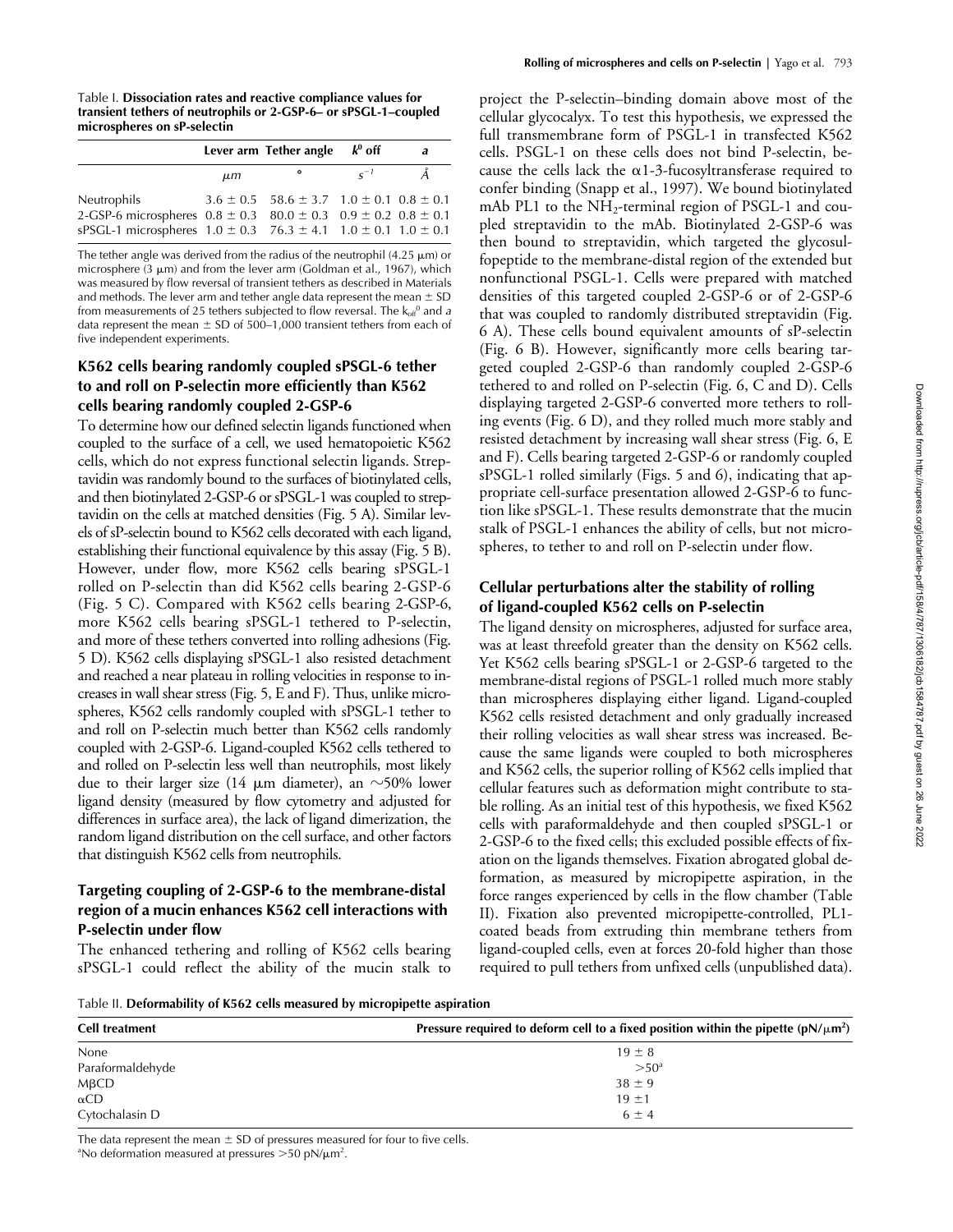Figure 6. **Rolling and tethering of K562 cells with 2-GSP-6 coupled to randomly distributed streptavidin or with 2-GSP-6 targeted to a membranedistal region of a glycoform of PSGL-1 that does not bind selectins.** (A) Surface densities of random or targeted 2-GSP-6 were measured by binding of anti–PSGL-1 mAb PL1 as described in Materials and methods. The binding of sP-selectin (B), the accumulated number of rolling cells (C), the tethering rates (D), the detachment resistance (E), and the mean rolling velocities (F) were measured as in Figs. 2 and 3. The data represent the mean  $\pm$  SD of five experiments.



Fixed and nonfixed cells displaying matched densities of sPSGL-1 or targeted 2-GSP-6 were perfused over P-selectin. Strikingly, fixed cells bearing sPSGL-1 (Fig. 7) or 2-GSP-6 (unpublished data) rolled much less stably than nonfixed cells. Fixed cells behaved much like ligand-coupled microspheres. They detached rapidly in response to increasing wall shear stress (Fig. 7 A), and their rolling velocities increased linearly until they detached (Fig. 7 B). Even at lower shear stresses, frame-by-frame analysis of representative fixed cells revealed periodic large increases in rolling velocity (Fig. 7 C), which was confirmed by an increase in the variance of rolling velocity in a population of fixed cells (Fig. 7 D). Coupling sPSGL-1 to an approximately sevenfold higher density on unfixed K562 cells increased detachment resistance and elicited a more obvious plateau in rolling velocities as wall shear stress was increased. Despite the high ligand density, fixation of cells eliminated these favorable rolling properties (Fig. 7, E and F). Fixed neutrophils also rapidly increased their rolling velocities and detached readily as wall shear stress was increased (unpublished data). These data demonstrate that fixation-sensitive features allow ligandcoupled cells to roll stably on P-selectin over a broad range of wall shear stresses.

As an alternative to fixation, we treated cells with the cholesterol-chelating agent methyl-β-cyclodextrin (MβCD) or the inactive structural analog  $\alpha$ -cyclodextrin ( $\alpha$ CD).  $M\beta$ CD, but not  $\alpha$ CD, decreased deformability of the cells, although to a lesser extent than fixation did (Table II). MBCD-treated cells rolled less stably than untreated or  $\alpha$ -CD–treated cells, but more stably than fixed cells (Fig. 7, E and F). Treatment with cytochalasin D, which facilitates depolymerization of actin filaments, markedly increased cell deformability (Table II) and enhanced rolling on P-selectin (Fig. 7, E and F). Indeed, cytochalasin D–treated K562 cells resembled neutrophils in their detachment resistance and nearly uniform rolling velocities over a wide range of wall shear stresses.

# **Discussion**

Ligand-coupled microspheres tether to and roll on selectins under flow, indicating that the kinetic and mechanical fea-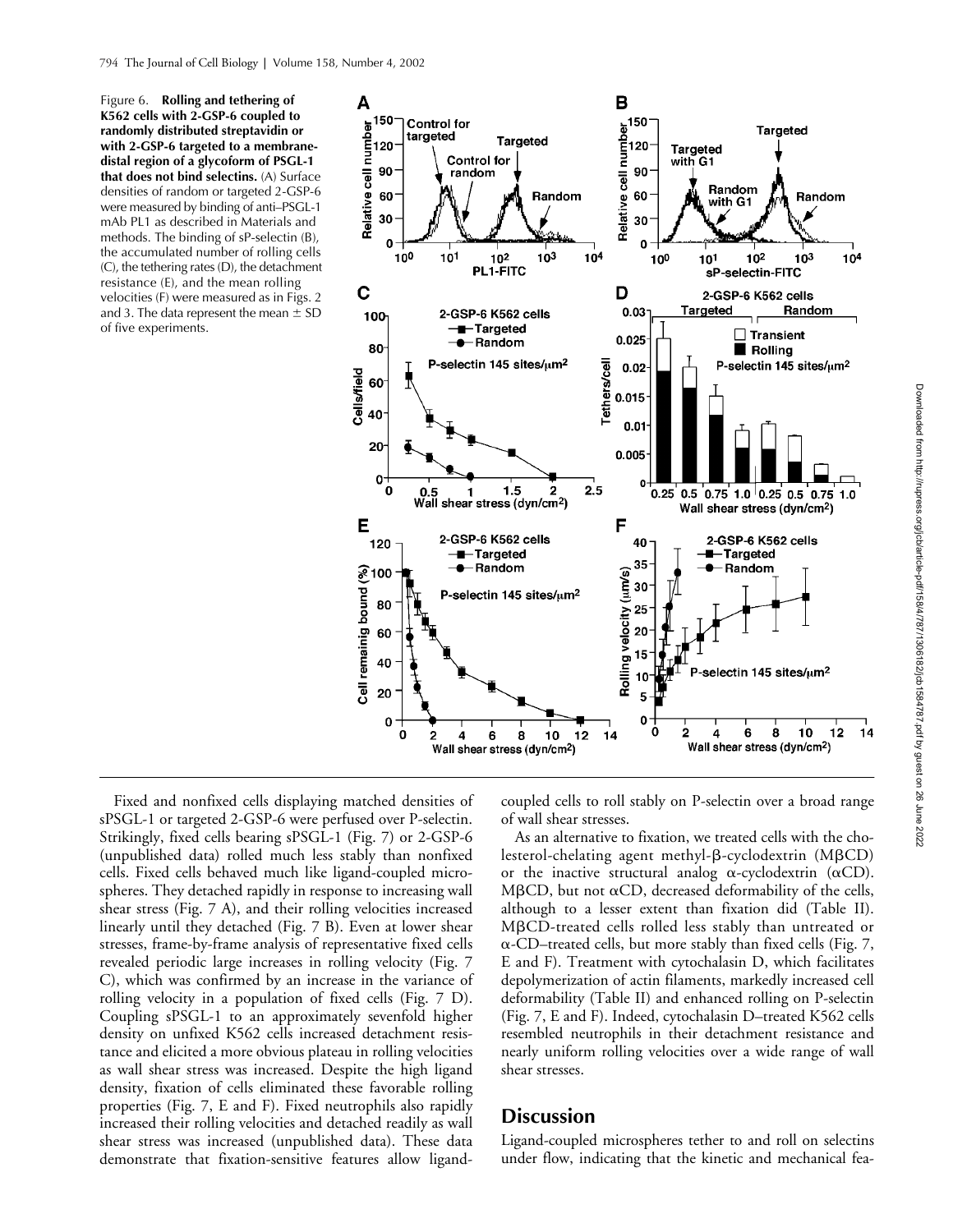

Figure 7. **Effects of cellular perturbations on detachment resistance and rolling properties of sPSGL-1–coupled K562 cells on P-selectin.** Cells were fixed with paraformaldehyde or treated with MBCD or cytochalasin D before coupling of sPSGL-1. Untreated and treated cells displayed equivalent surface densities of sPSGL-1 (unpublished data). (A and B) Detachment resistance and mean rolling velocities of nonfixed or fixed cells were measured as in Fig. 3. (C) Frame-by-frame velocities of representative nonfixed and fixed cells rolling on P-selectin at 145 sites/ $\mu$ m<sup>2</sup>. (D) Mean velocities and variances of velocities for populations of nonfixed or fixed cells rolling on P-selectin at 145 sites/ $\mu$ m<sup>2</sup>. (E and F) sPSGL-1 was coupled to approximately sevenfold higher density on untreated cells, fixed cells, or cells treated with MβCD or cytochalasin D. Detachment resistance and mean rolling velocities were measured as in Fig. 3. Cells treated with  $\alpha$ CD, an inactive analogue of MBCD, or with DMSO, the diluent for cytochalasin D, rolled identically to untreated cells (unpublished data). The data represent the mean  $\pm$  SD of five experiments.

tures of selectin–ligand interactions are sufficient to confer rolling adhesion. However, the automatic braking system that stabilizes rolling over a broad range of wall shear stresses has been observed only on cells. It has not been clear whether the superior rolling behavior of cells is due to expression of molecularly distinct selectin ligands or to physical features of cells that optimize rolling. By coupling structurally defined ligands to both microspheres and cells, we demonstrate that cellular features are essential to enable stable rolling on a selectin over a spectrum of wall shear stresses. We show that the ligand molecular components that enhance binding affinity to P-selectin also enhance microsphere rolling on P-selectin. In addition, a cell must present its ligands in accessible positions on the surface to confer stable rolling.

Studies with glycosulfopeptides have demonstrated that sulfated tyrosines, peptide components, and an O-glycan

capped with sLe<sup>x</sup> must be presented in a stereochemically precise array for high affinity binding of PSGL-1 to P-selectin (Leppänen et al., 1999, 2000; Somers et al., 2000). These combined features allow the glycosulfopeptide to bind to a much broader surface of the lectin domain of P-selectin than that to which sLe<sup>x</sup> alone binds (Somers et al., 2000). We observed that microspheres bearing matched densities of 2-GSP-6 or sPSGL-1 rolled equivalently on P-selectin. Although sPSGL-1 is much longer than 2-GSP-6, the nanometer-scale dimensions of these molecules are small compared to the radius of the microsphere, and the lever arms of adhesive tethers measured by flow reversal were indistinguishable. Therefore, the forces applied to the bonds between P-selectin and 2-GSP-6 or sPSGL-1 are expected to be the same, unless the numbers of bonds are different. That microspheres bearing 2-GSP-6 or sPSGL-1 rolled similarly on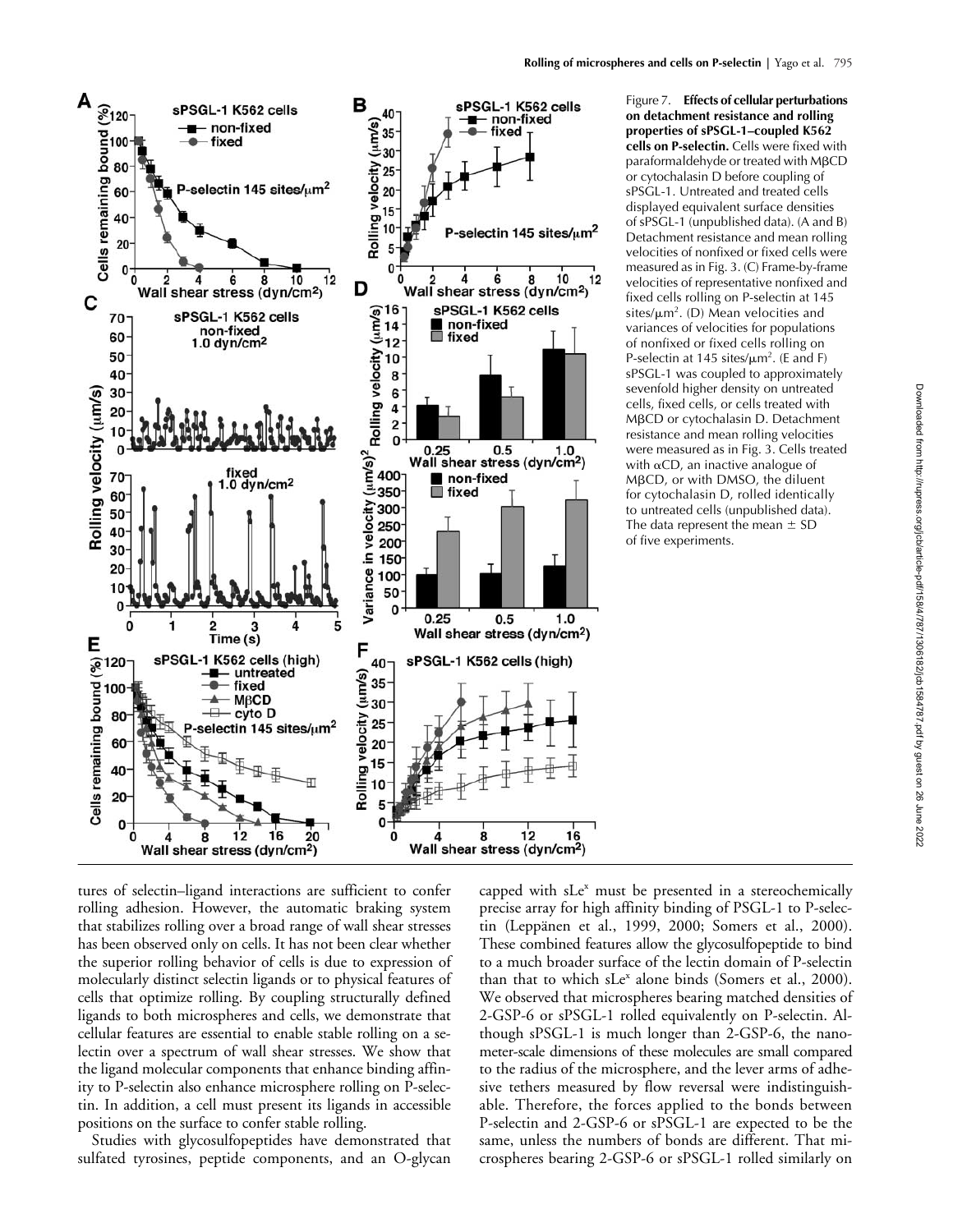P-selectin suggests no detectable molecular differences in the ligands that affect rolling. In contrast, microspheres bearing 2-GP-6, which lacks sulfate on the tyrosine residues, tethered to and rolled on P-selectin much less efficiently than microspheres displaying sPGSL-1 or 2-GSP-6. In turn, microspheres displaying only sLe<sup>x</sup> tethered and rolled less efficiently than microspheres bearing 2-GP-6. Indeed, tethering or rolling of sLe<sup>x</sup>-coupled microspheres could be detected only at very high densities of P-selectin and at very low wall shear stresses. Since the same force should be applied to all P-selectin–ligand bonds, the different microsphere rolling behaviors indicate distinct kinetic and mechanical properties of bonds for each ligand, in agreement with the biochemical studies. These results are consistent with the virtual inability of cells to roll on P-selectin if they express sLe<sup>x</sup> determinants without PSGL-1 or express recombinant PSGL-1 where phenylalanines have replaced the tyrosines (Snapp et al., 1997; Liu et al., 1998; Ramachandran et al., 1999). Some studies emphasize that microspheres bearing sLe<sup>x</sup> or nonsulfated PSGL-1–derived glycopeptides could roll on P-selectin, but analysis of these data reveals that rolling was far less stable than for microspheres bearing fully modified glycosulfopeptides. Only rolling fluxes were comparable, presumably because small numbers of microspheres rapidly rolling across the field of view yielded the same flux value as large numbers of slowly rolling microspheres (Rodgers et al., 2000, 2001).

Unlike neutrophils, ligand-coupled microspheres rolled irregularly and detached rapidly as wall shear stress was increased. Previous studies noted this rolling behavior but did not resolve why it differed from that of cells (Brunk et al., 1996; Brunk and Hammer, 1997; Greenberg et al., 2000; Rodgers et al., 2000, 2001; Park et al., 2002). It has been proposed that contact forces from elevated wall shear stress increase selectin-ligand bond number by overcoming the flexibility and electrostatic repulsion of mucin ligands, which hinder bond formation (Chen and Springer, 1999). If this were true, 2-GSP-6 on microspheres would bind more readily to P-selectin, because it lacks the postulated anti-adhesive features in the mucin stalk of sPSGL-1. However, extended mucins such as PSGL-1 may be rigid rather than flexible (Li et al., 1996a). Microspheres bearing either ligand exhibited identical rolling behavior on P-selectin. Thus, a selectin ligand, even if it lacks a mucin component, cannot stabilize microsphere rolling velocities as wall shear stress is increased.

In marked contrast to ligand-coupled microspheres, K562 cells coupled with sPSGL-1 tethered to and rolled on P-selectin much better than K562 cells coupled with 2-GSP-6. Directional coupling of 2-GSP-6 to the membrane-distal region of a PSGL-1 glycoform that could not bind to selectins also enhanced K562 cell rolling on P-selectin. These results demonstrate that a selectin ligand must be properly positioned on a cell surface, which has much more complex and dynamic topography than a microsphere surface. PSGL-1 is longer than most glycoproteins and some proteoglycans that comprise the cell-surface glycocalyx. The mucin stalk may extend the P-selectin–binding site of PSGL-1 or of a directionally coupled glycosulfopeptide to the outer limits of the bulk glycocalyx, enhancing the probability of contact with P-selectin. Similarly, the consensus repeats of P-selectin extend the lec-

tin domain well above the cell surface, favoring interactions with PSGL-1 on rolling leukocytes (Patel et al., 1995).

Notably, K562 cells bearing sPSGL-1 or 2-GSP-6 targeted to the outer limits of the glycocalyx rolled more like leukocytes than ligand-coupled microspheres. They rolled more uniformly, resisted detachment, and tended to plateau their rolling velocities as wall shear stress was increased. Fixation of the cells before ligand coupling eliminated these features, such that the fixed cells rolled unstably, as did microspheres. The fixation-induced rolling defects were particularly evident at wall shear stresses above 1.5  $dyn/cm<sup>2</sup>$ , where deformation of unfixed cells should be greater. However, even at lower shear stresses, the rolling velocities of fixed cells were more irregular than the velocities of unfixed cells. Thus, fixation-sensitive cellular features are required to stabilize selectin-dependent rolling over a wide range of wall shear stresses. These features likely include deformation of the cell contact area, microvillus extension, and membrane tether extrusions. Micropipette experiments confirmed that fixation eliminated these features at the force ranges applied to adherent cells in the flow chamber. MBCD treatment also reduced deformability and impaired rolling. Conversely, cytochalasin D increased deformability and further stabilized rolling, as previously demonstrated for neutrophils (Finger et al., 1996a; Sheikh and Nash, 1998). At low to intermediate shear stresses, cell deformation may only be observed by side-view microscopes that provide a clearer image of the contact area (Lei et al., 1999). Even small increases in contact area, coupled to closer apposition of potentially interacting molecules, may increase the probability of bond formation under flow. It has been argued that deformation occurs too slowly to contribute to stabilization of rolling (Chen and Springer, 1999). However, leukocytes visibly deform while rolling on postcapillary venules at higher wall shear stresses (Firrell and Lipowsky, 1989). Cells that initially roll suboptimally may stabilize rolling as wall shear stress promotes deformation at the adhesive substrate. Membrane tether extrusions may stabilize rolling by reducing the force on tethers and by allowing the cell to slip or roll downstream from the tether (Shao et al., 1998; Schmidtke and Diamond, 2000; Park et al., 2002). More tethers may develop as the cell rolls. Multiple tethers should increase tether lifetime, increasing the opportunity for new bonds, and thus new tethers, to form.

The automatic braking system that stabilizes leukocyte rolling velocities has been suggested to explain the threshold wall shear stress below which rolling on selectins does not occur (Chen and Springer, 1999). This shear threshold requirement is particularly evident for L-selectin–dependent leukocyte rolling (Finger et al., 1996b). Ligand-coupled microspheres rolling on L–selectin exhibit a shear threshold requirement, indicating that molecular features are sufficient for this phenomenon (Greenberg et al., 2000). In contrast, our results demonstrate that cellular properties are indispensable to stabilize rolling over a broad range of wall shear stresses. Thus, the shear threshold effect and the automatic braking system can be distinguished by their respective dependence on molecular and cellular properties. In addition to cellular deformation and extrusion of membrane tethers, cells modulate tethering and rolling by molecular features of selectins or their ligands that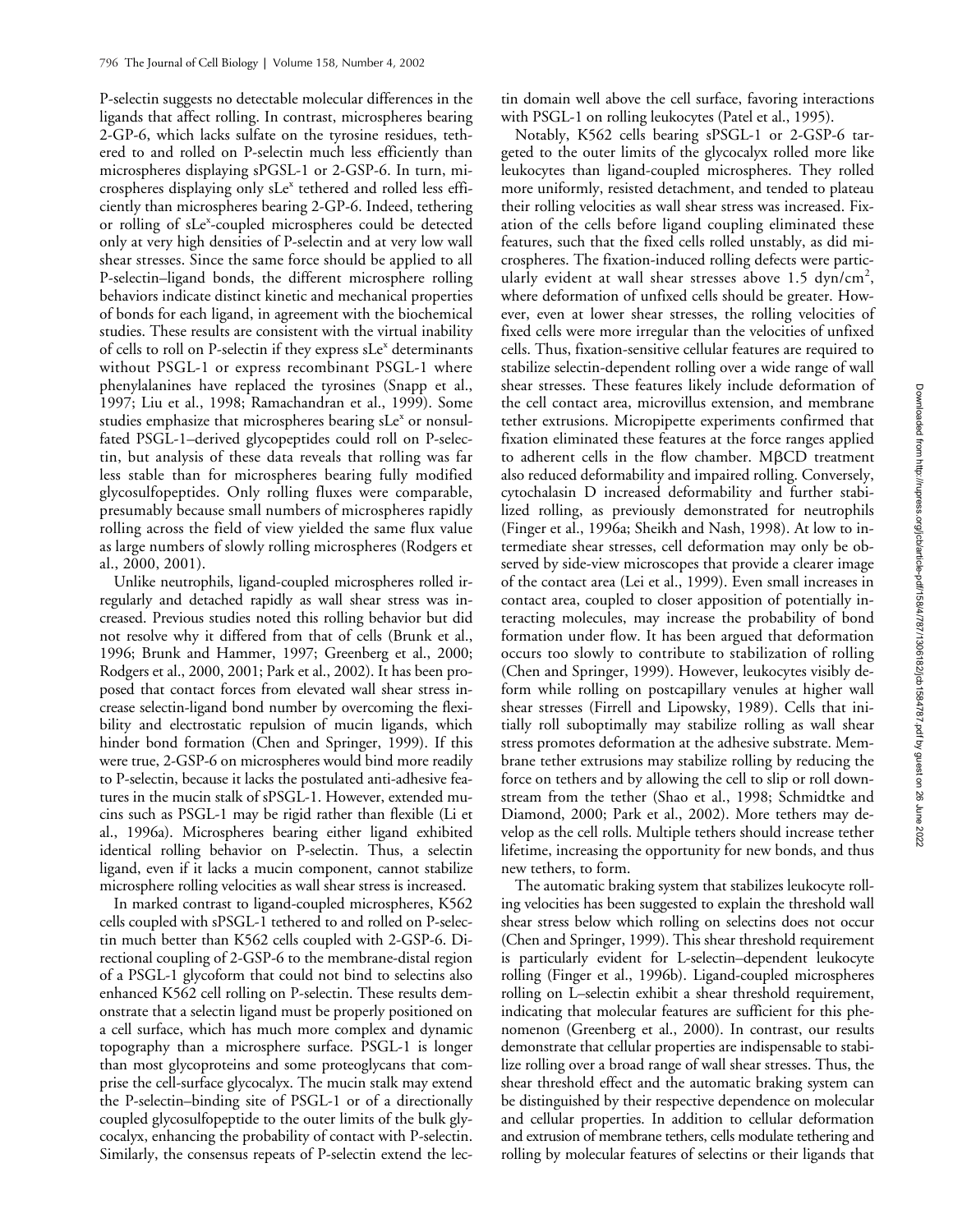affect their presentation on the cell surface (Patel et al., 1995; Von Andrian et al., 1995; Li et al., 1998; Setiadi et al., 1998; Dwir et al., 2000, 2001; Ramachandran et al., 2001). Signaling may further regulate selectin function (Spertini et al., 1991). Therefore, selectin-dependent rolling is sensitive to intrinsic kinetic and mechanical features of selectin–ligand bonds, which are coupled to cellular features that modulate bond formation and dissociation.

# **Materials and methods**

### **Proteins, glycoconjugates, and cells**

P-selectin purified from platelet membranes (mP-selectin) and recombinant soluble P-selectin (sP-selectin) were prepared as described (Ushiyama et al., 1993). The following mAbs were used as purified proteins: anti– P-selectin mAbs G1 and S12 (murine IgG1; Geng et al., 1990); anti–PSGL-1 mAbs PL1 and PL2 (murine IgG1; Moore et al., 1995); and anti-sLe<sup>x</sup> mAb HECA-452 (rat IgM; American Type Culture Collection; Picker et al., 1991). Monovalent sLe<sup>x</sup> coupled to biotin by a linker was from Glycotech. The GSPs 2-GP-6 and 2-GSP-6 were synthesized as described (Leppänen et al., 1999, 2000).

PCR was used to construct a cDNA encoding the entire extracellular domain of human PSGL-1, including a single cysteine at residue 279 of the mature protein, followed by an eight-residue epitope for the  $Ca^{2+}$ -dependent mAb HPC4 (Stearns et al., 1988). The construct was ligated into the expression vector pEE14.1 and stably transfected into CHO cells expressing α1-3-fucosyltransferase VII and core-2 β1-6-*N*-acetylglucosaminyltransferase I (Ramachandran et al., 1999). sPSGL-1 was purified from conditioned medium by HPC4 chromatography (Mehta et al., 1997).

Human neutrophils were isolated from healthy donors (Zimmerman et al., 1985). Transfected K562 cells expressing full-length PSGL-1 were prepared as described (Ramachandran et al., 2001).

#### **Biotinylation of glycoconjugates and proteins**

2-GP-6, 2-GSP-6, and sPSGL-1  $(20 \ \mu g)$  were biotinylated at COOH-terminal cysteine residues by incubation with 4 mM biotin-HPDP (Pierce Chemical Company) for 90 min. Biotinylated glycopeptides were resolved from unreacted glycopeptides and biotin by HPLC. Biotinylated sPSGL-1 was dialyzed against PBS to remove free biotin. PL1 (500  $\mu$ g) in 500  $\mu$ l 0.1 M sodium bicarbonate, pH 7.5, was incubated with 50  $\mu$ l NHS-biotin (1 mg/ ml in DMSO; Pierce Chemical Co.) for 2 h. Biotinylated PL1 was recovered by gel filtration and dialyzed against PBS.

#### **Coupling glycoconjugates or sPSGL-1 to microspheres or K562 cells**

Streptavidin-coated, polystyrene microspheres (6- $\mu$ m diameter; 2  $\times$  10<sup>7</sup>; Polysciences) were incubated with 5 ng biotinylated 2-GP-6 or 2-GSP-6, 50 ng biotinylated sLe<sup>x</sup>, or 500 ng biotinylated sPSGL-1 in 100 µl PBS for 60 min and then washed. In some experiments, the COOH-terminal cysteine of 2-GSP-6 was directly coupled to amino groups on 6-um Polybead amino microspheres (Polysciences) as follows: Microspheres (10<sup>7</sup>) in 1 ml PBS were incubated with 20 mM SPDP (Pierce Chemical Co.) in 50 µl DMSO for 30 min, washed, incubated with 5 ng 2-GSP-6 in 500  $\mu$ l PBS overnight, and washed. Microspheres were stored at 4 C in PBS with 0.1% sodium azide.

K562 cells (5  $\times$  10<sup>6</sup> in 200  $\mu$ l PBS) were incubated with 50  $\mu$ l NHSbiotin (1 mg/ml in DMSO) for 10 min at 4 C, washed, incubated with 50  $\mu$ g/ml streptavidin (Pierce Chemical Co.) in 250  $\mu$ l PBS for 60 min at 4 C, and washed. Some streptavidin-coated K562 cells were fixed with 2% paraformaldehyde for 20 min and then washed with PBS with 0.5% FBS. Alternatively, streptavidin-coated cells were incubated with 10 mM M $\beta$ CD or αCD (Sigma-Aldrich) in 100 μl HBSS for 15 min at 37°C and then diluted into 1 ml HBSS with 0.5% human serum albumin. In other experiments, streptavidin-coated cells were incubated with 10  $\mu$ M cytochalasin D (Sigma-Aldrich) or control DMSO diluent for 20 min at 37 C. Biotinylated 2-GSP-6 or sPSGL-1 was then coupled to streptavidin-coated K562 cells. Cell deformability was measured by the pressure required to aspirate a portion of a cell a fixed distance into a  $8.3$ - $\mu$ m diameter micropipette (Schmid-Schonbein et al., 1981; Evans and Yeung, 1989). To examine the rigidity of specific subcellular structures, a 5-um PL1-coated bead coated fitted into a micropipette was allowed to contact a K562 cell expressing PSGL-1 held by another micropipette. A controlled aspiration pressure drove the bead into the micropipette with a known velocity in the absence of adhesion forces. A slower velocity signified binding of PL1 to PSGL-1

and extrusion of a membrane tether after apparent separation of the bead from the cell body (Shao and Hochmuth, 1996, 1999). A force just over 20 pN, based on the difference in bead velocities with and without tethers, repeatedly extruded tethers from unfixed cells.

mAb-targeted coupling of 2-GSP-6 or sPGSL-1 was achieved by incubating transfected K562 cells expressing full-length PSGL-1 with 10 µg/ml biotinylated PL1 for 30 min at 4 C. The cells were washed, incubated with streptavidin, washed, incubated with biotinylated 2-GSP-6 or sPSGL-1, and washed again.

#### **Flow cytometry and site density measurements**

All incubations were at 4°C. Microspheres or cells (2  $\times$  10<sup>6</sup>) were incubated with 10  $\mu$ g/ml PL1, HECA-452, or isotype-matched control murine IgG1 or rat IgM for 30 min, washed, and incubated with FITC-conjugated goat anti-mouse IgG (H + L; Caltag) or FITC-conjugated goat anti-rat IgM (Pharmingen) for 30 min. To measure the density of mAb-targeted 2-GSP-6, cells were incubated with 10  $\mu$ g/ml biotinylated PL1 for 30 min, washed, and then incubated with FITC-conjugated streptavidin for 30 min. Control incubations omitted biotinylated 2-GSP-6 or biotinylated PL1. sP-selectin dimerized by preincubation with nonblocking anti-P-selectin mAb S12 (22  $\mu$ g/ml sP-selectin and 5  $\mu$ g/ml S12 for 1 h) in the presence or absence of 50  $\mu$ g/ml blocking anti–P-selectin mAb G1 was incubated with microspheres or cells for 1 h, followed by washing and incubation with FITCconjugated goat anti–mouse IgG. Binding was analyzed on a Becton-Dickinson FACscan using CellQuest software. Site densities of GSP or sPSGL-1 on neutrophils or microspheres were independently measured by binding of 125I-labeled PL1 (Ushiyama et al., 1993).

#### **Tethering and rolling of microspheres and cells under flow**

Microspheres or cells (10<sup>6</sup>/ml in HBSS containing 0.5% human serum albumin) were perfused over adsorbed mP-selectin in a parallel-plate flow chamber. Site densities of P-selectin were determined by binding of 125Ilabeled mAb G1 (Moore et al., 1995). After 5 min, the accumulated number of rolling cells was measured with a videomicroscopy system coupled to a digitized image analysis system (Inovision; Ramachandran et al., 1999). To measure resistance to detachment, microspheres ( $2 \times 10^6$ /ml) or neutrophils (10<sup>6</sup>/ml) were allowed to accumulate at 0.25 or 0.5 dyn/cm<sup>2</sup>. Wall shear stress was increased every 30 s, and the percentage of remaining adherent microspheres or cells was determined. Tethering rates were measured as described (Ramachandran et al., 1999). Rolling velocities were measured by tracking individual microspheres or cells frame by frame. The pooled data from all microspheres or cells were used to calculate the mean velocity and variance of velocity for the population (Ramachandran et al., 1999).

#### **Determination of dissociation rate constants and strengths of transient tethers**

Transient tether dissociation kinetics as a function of wall shear stress were measured on very low densities of sP-selectin (Ramachandran et al., 1999, 2001). The dependence of the measured apparent tether  $k_{off}$  on applied force was assumed to follow the Bell (1978) equation:  $k_{off} = k_{off}^0$  exp (aF<sub>b</sub>/ kT), where  $k_{off}$ <sup>0</sup> is the dissociation rate in the absence of applied force, a is the reactive compliance,  $F_t$  is the force on the tether, k is Boltzmann's constant, and T is the absolute temperature. The force on  $F_t$  was calculated based on the tether angle (Goldman et al., 1967), which was derived after measuring the lever arm of the tether by modification of a previously described method (Alon et al., 1997). Briefly, the lever arm was defined as half the distance moved by a microsphere or cell tethered to very low density sP-selectin during flow reversal. Flow reversal was achieved by two electropneumatically actuated ball values (Whitey Co.), whose directions were simultaneous changed by air pressure from a Pico<sup>TM</sup> electronic controller (Rockwell Automation). Forward and reverse flow were controlled by separate Hamilton syringe pumps, only one of which controlled flow through the chamber at any given time. Fully developed reverse flow was attained within two video frames (0.067 s), as determined by measuring the velocity of freely suspended cells.

We thank Dr. Lynda Pierini for suggesting MBCD as an agent to alter cellular deformability.

This work was supported by National Institutes of Health grants HL 65631, AI 44902, and AI 48075. W.D. Marcus was supported by a United Negro College Fund–Merck postdoctoral fellowship.

Submitted: 9 April 2002 Revised: 1 July 2002 Accepted: 1 July 2002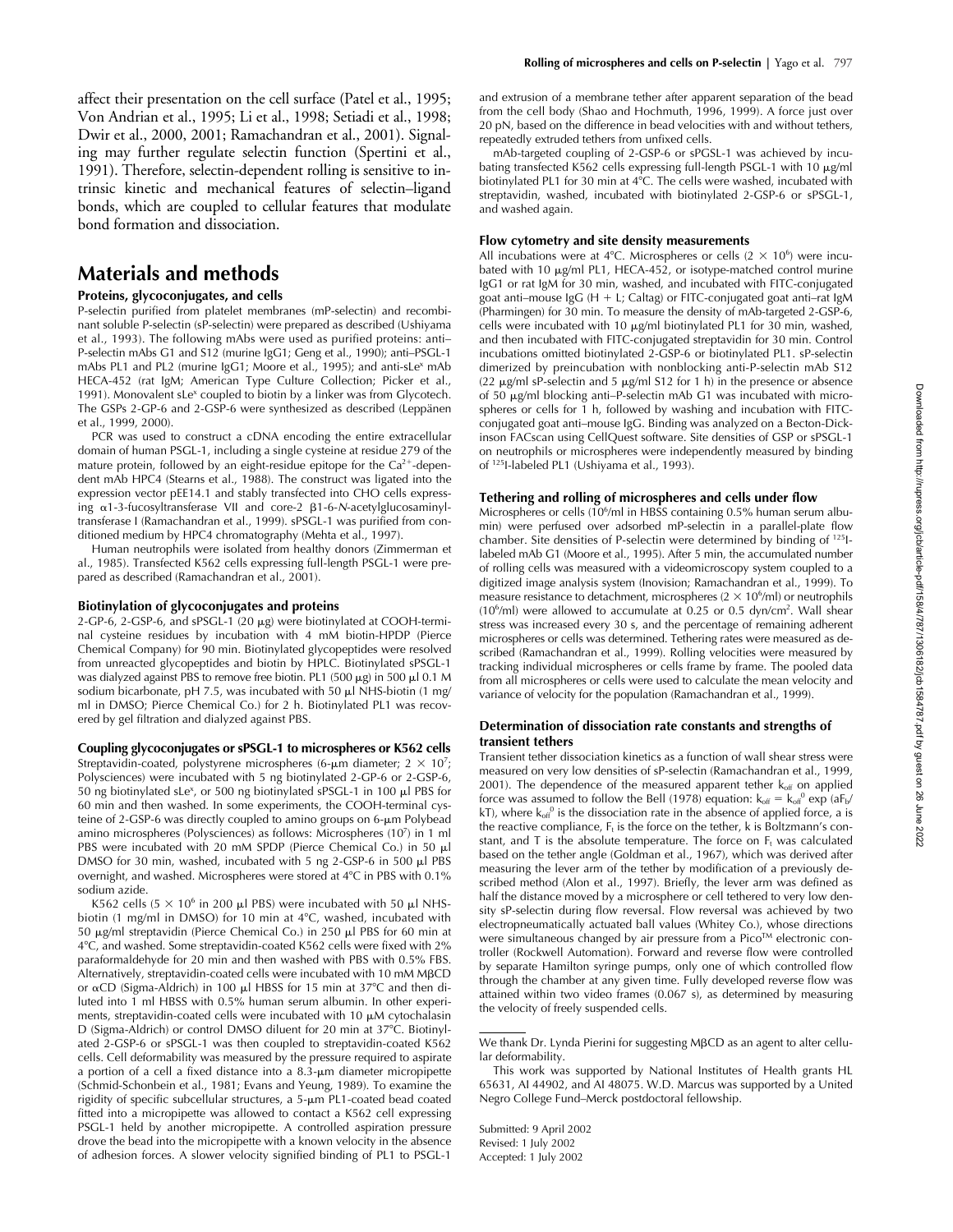## **References**

- Alon, R., D.A. Hammer, and T.A. Springer. 1995. Lifetime of the P-selectin: carbohydrate bond and its response to tensile force in hydrodynamic flow. *Nature.* 374:539–542.
- Alon, R., S.Q. Chen, K.D. Puri, E.B. Finger, and T.A. Springer. 1997. The kinetics of L-selectin tethers and the mechanics of selectin-mediated rolling. *J. Cell Biol.* 138:1169–1180.
- Atherton, A., and G.V.R. Born. 1973. Relationship between the velocity of rolling granulocytes and that of the blood flow in venules. *J. Physiol.* 233:157–165.
- Bell, G.I. 1978. Models for the specific adhesion of cells to cells: A theoretical framework for adhesion mediated by reversible bonds between cell surface molecules. *Science.* 200:618–627.
- Brunk, D.K., and D.A. Hammer. 1997. Quantifying rolling adhesion with a cellfree assay: E-selectin and its carbohydrate ligands. *Biophys. J.* 72:2820–2833.
- Brunk, D.K., D.J. Goetz, and D.A. Hammer. 1996. Sialyl Lewis<sup>x</sup>/E-selectin-mediated rolling in a cell-free system. *Biophys. J.* 71:2902–2907.
- Chen, S.Q., and T.A. Springer. 1999. An automatic braking system that stabilizes leukocyte rolling by an increase in selectin bond number with shear. *J. Cell Biol.* 144:185–200.
- Dwir, O., G.S. Kansas, and R. Alon. 2000. An activated L-selectin mutant with conserved equilibrium binding properties but enhanced ligand recognition under shear flow. *J. Biol. Chem.* 275:18682–18691.
- Dwir, O., G.S. Kansas, and R. Alon. 2001. Cytoplasmic anchorage of L-selectin controls leukocyte capture and rolling by increasing the mechanical stability of the selectin tether. *J. Cell Biol.* 155:145–156.
- Evans, E., and A. Yeung. 1989. Apparent viscosity and cortical tension of blood granulocytes determined by micropipet aspiration. *Biophys. J.* 56:151–160.
- Finger, E.B., R.E. Bruehl, D.F. Bainton, and T.A. Springer. 1996a. A differential role for cell shape in neutrophil tethering and rolling on endothelial selectins under flow. *J. Immunol.* 157:5085–5096.
- Finger, E.B., K.D. Puri, R. Alon, M.B. Lawrence, U.H. Von Andrian, and T.A. Springer. 1996b. Adhesion through L-selectin requires a threshold hydrodynamic shear. *Nature.* 379:266–269.
- Firrell, J.C., and H.H. Lipowsky. 1989. Leukocyte margination and deformation in mesenteric venules of rat. *Am. J. Physiol.* 256:H1667–H1674.
- Geng, J.-G., M.P. Bevilacqua, K.L. Moore, T.M. McIntyre, S.M. Prescott, J.M. Kim, G.A. Bliss, G.A. Zimmerman, and R.P. McEver. 1990. Rapid neutrophil adhesion to activated endothelium mediated by GMP-140. *Nature.* 343:757–760.
- Goetz, D.J., D.M. Greif, H. Ding, R.T. Camphausen, S. Howes, K.M. Comess, K.R. Snapp, G.S. Kansas, and F.W. Luscinskas. 1997. Isolated P-selectin glycoprotein ligand-1 dynamic adhesion to P- and E-selectin. *J. Cell Biol.* 137:509–519.
- Goldman, A.J., R.G. Cox, and H. Brenner. 1967. Slow viscous motion of a sphere parallel to a plane wall–Couette flow. *Chem. Eng. Sci.* 22:653–660.
- Greenberg, A.W., D.K. Brunk, and D.A. Hammer. 2000. Cell-free rolling mediated by L-selectin and sialyl Lewis<sup>x</sup> reveals the shear threshold effect. *Biophys. J.* 79:2391–2402.
- Jung, U., K.E. Norman, K. Scharffetter-Kochanek, A.L. Beaudet, and K. Ley. 1998. Transit time of leukocytes rolling through venules controls cytokine- induced inflammatory cell recruitment in vivo. *J. Clin. Invest.* 102:1526–1533.
- Lawrence, M.B., and T.A. Springer. 1991. Leukocytes roll on a selectin at physiologic flow rates: Distinction from and prerequisite for adhesion through integrins. *Cell.* 65:859–873.
- Lei, X., M.B. Lawrence, and C. Dong. 1999. Influence of cell deformation on leukocyte rolling adhesion in shear flow. *J. Biomech. Eng.* 121:636–643.
- Leppänen, A., P. Mehta, Y.-B. Ouyang, T. Ju, J. Helin, K.L. Moore, I. van Die, W.M. Canfield, R.P. McEver, and R.D. Cummings. 1999. A novel glycosulfopeptide binds to P-selectin and inhibits leukocyte adhesion to P-selectin. *J. Biol. Chem.* 274:24838–24848.
- Leppänen, A., S.P. White, J. Helin, R.P. McEver, and R.D. Cummings. 2000. Binding of glycosulfopeptides to P-selectin requires stereospecific contributions of individual tyrosine sulfate and sugar residues. *J. Biol. Chem.* 275: 39569–39578.
- Li, F., H.P. Erickson, J.A. James, K.L. Moore, R.D. Cummings, and R.P. McEver. 1996a. Visualization of P-selectin glycoprotein ligand-1 as a highly extended molecule and mapping of protein epitopes for monoclonal antibodies. *J. Biol. Chem.* 271:6342–6348.
- Li, F., P.P. Wilkins, S. Crawley, J. Weinstein, R.D. Cummings, and R.P. McEver. 1996b. Post-translational modifications of recombinant P-selectin glycoprotein ligand-1 required for binding to P- and E-selectin. *J. Biol. Chem.* 271: 3255–3264.
- Li, X., D.A. Steeber, M.L.K. Tang, M.A. Farrar, R.M. Perlmutter, and T.F. Tedder. 1998. Regulation of L-selectin-mediated rolling through receptor dimerization. *J. Exp. Med.* 188:1385–1390.
- Liu, W.-J., V. Ramachandran, J. Kang, T.K. Kishimoto, R.D. Cummings, and R.P. McEver. 1998. Identification of N-terminal residues on P-selectin glycoprotein ligand-1 required for binding to P-selectin. *J. Biol. Chem.* 273: 7078–7087.
- McEver, R.P. 2001. Adhesive interactions of leukocytes, platelets, and the vessel wall during hemostasis and inflammation. *Thromb. Haemost.* 86:746–756.
- McEver, R.P., and R.D. Cummings. 1997. Role of PSGL-1 binding to selectins in leukocyte recruitment. *J. Clin. Invest.* 100:485–492.
- Mehta, P., K.D. Patel, T.M. Laue, H.P. Erickson, and R.P. McEver. 1997. Soluble monomeric P-selectin containing only the lectin and epidermal growth factor domains binds to P-selectin glycoprotein ligand-1 on leukocytes. *Blood.* 90:2381–2389.
- Mehta, P., R.D. Cummings, and R.P. McEver. 1998. Affinity and kinetic analysis of P-selectin binding to P-selectin glycoprotein ligand-1. *J. Biol. Chem.* 273: 32506–32513.
- Moore, K.L., K.D. Patel, R.E. Bruehl, L. Fugang, D.A. Johnson, H.S. Lichenstein, R.D. Cummings, D.F. Bainton, and R.P. McEver. 1995. P-selectin glycoprotein ligand-1 mediates rolling of human neutrophils on P-selectin. *J. Cell Biol.* 128:661–671.
- Nicholson, M.W., A.N. Barclay, M.S. Singer, S.D. Rosen, and P.A. Van der Merwe. 1998. Affinity and kinetic analysis of L-selectin (CD62L) binding to glycosylation-dependent cell-adhesion molecule-1. *J. Biol. Chem.* 273:763–770.
- Park, E.Y., M.J. Smith, E.S. Stropp, K.R. Snapp, J.A. DiVietro, W.F. Walker, D.W. Schmidtke, S.L. Diamond, and M.B. Lawrence. 2002. Comparison of PSGL-1 microbead and neutrophil rolling: microvillus elongation stabilizes p-selectin bond clusters. *Biophys. J.* 82:1835–1847.
- Patel, K.D., M.U. Nollert, and R.P. McEver. 1995. P-selectin must extend a sufficient length from the plasma membrane to mediate rolling of neutrophils. *J. Cell Biol.* 131:1893–1902.
- Picker, L.J., T.K. Kishimoto, C.W. Smith, R.A. Warnock, and E.C. Butcher. 1991. ELAM-1 is an adhesion molecule for skin-homing T cells. *Nature.* 349:796–799.
- Ramachandran, V., M.U. Nollert, H. Qiu, W. Liu, R.D. Cummings, C. Zhu, and R.P. McEver. 1999. Tyrosine replacement in P-selectin glycoprotein ligand-1 affects distinct kinetic and mechanical properties of bonds with P- and L-selectin. *Proc. Natl. Acad. Sci. USA.* 96:13771–13776.
- Ramachandran, V., T. Yago, T.K. Epperson, M.M.A. Kobzdej, M.U. Nollert, R.D. Cummings, C. Zhu, and R.P. McEver. 2001. Dimerization of a selectin and its ligand stabilizes cell rolling and enhances tether strength in shear flow. *Proc. Natl. Acad. Sci. USA.* 98:10166–10171.
- Rodgers, S.D., R.T. Camphausen, and D.A. Hammer. 2000. Sialyl Lewis<sup>x</sup>-mediated, PSGL-1-independent rolling adhesion on P-selectin. *Biophys. J.* 79: 694–706.
- Rodgers, S.D., R.T. Camphausen, and D.A. Hammer. 2001. Tyrosine sulfation enhances but is not required for PSGL-1 rolling adhesion on P-selectin. *Biophys. J.* 81:2001–2009.
- Schmid-Schonbein, G.W., K.L. Sung, H. Tozeren, R. Skalak, and S. Chien. 1981. Passive mechanical properties of human leukocytes. *Biophys. J.* 36:243–256.
- Schmidtke, D.W., and S.L. Diamond. 2000. Direct observation of membrane tethers formed during neutrophil attachment to platelets or P-selectin under physiological flow. *J. Cell Biol.* 149:719–729.
- Setiadi, H., G. Sedgewick, S.L. Erlandsen, and R.P. McEver. 1998. Interactions of the cytoplasmic domain of P-selectin with clathrin-coated pits enhance leukocyte adhesion under flow. *J. Cell Biol.* 142:859–871.
- Shao, J.Y., and R.M. Hochmuth. 1996. Micropipette suction for measuring piconewton forces of adhesion and tether formation from neutrophil membranes. *Biophys. J.* 71:2892–2901.
- Shao, J.Y., and R.M. Hochmuth. 1999. Mechanical anchoring strength of L-selectin,  $\beta_2$  integrins, and CD45 to neutrophil cytoskeleton and membrane. *Biophys. J.* 77:587–596.
- Shao, J.Y., H.P. Ting-Beall, and R.M. Hochmuth. 1998. Static and dynamic lengths of neutrophil microvilli. *Proc. Natl. Acad. Sci. USA.* 95:6797–6802.
- Sheikh, S., and G.B. Nash. 1998. Treatment of neutrophils with cytochalasins converts rolling to stationary adhesion on P-selectin. *J. Cell. Physiol.* 174:206–216.
- Snapp, K.R., A.J. Wagers, R. Craig, L.M. Stoolman, and G.S. Kansas. 1997. P-selectin glycoprotein ligand-1 is essential for adhesion to P-selectin but not E-selectin in stably transfected hematopoietic cell lines. *Blood.* 89:896–901.
- Somers, W.S., J. Tang, G.D. Shaw, and R.T. Camphausen. 2000. Insights into the molecular basis of leukocyte tethering and rolling revealed by structures of